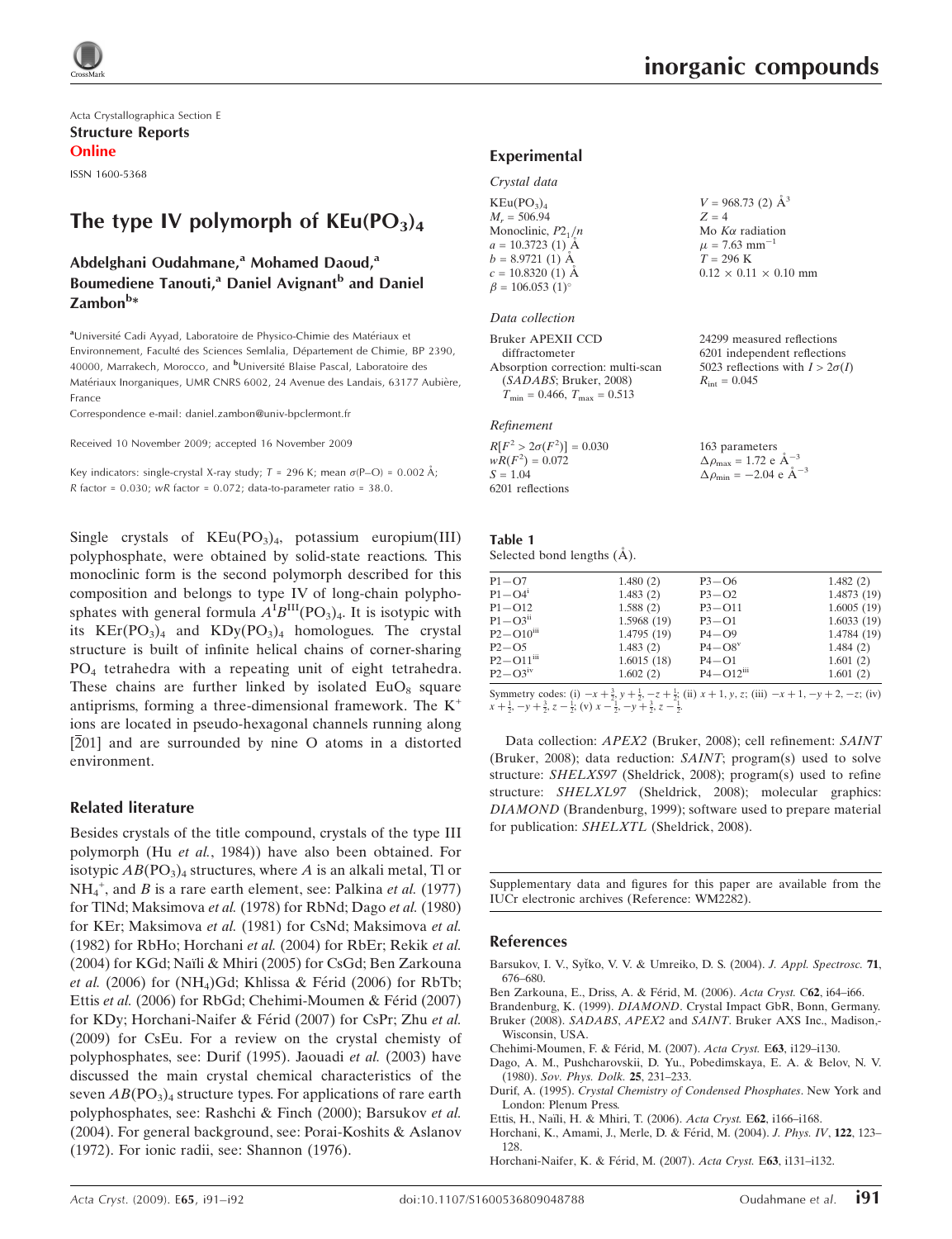[Hu, N., Lin, Y., Zhou, Q.-L. & Liu, S.-Z. \(1984\).](https://scripts.iucr.org/cgi-bin/cr.cgi?rm=pdfbb&cnor=wm2282&bbid=BB11) Yingyong Huaxue, 1, 47–50. Jaouadi, K., Naïli, H., Zouari, N., Mhiri, T. & Daoud, A. (2003). J. Alloys Compd, 354[, 104–114.](https://scripts.iucr.org/cgi-bin/cr.cgi?rm=pdfbb&cnor=wm2282&bbid=BB12)

Khlissa, F. & Férid, M. (2006). Acta Cryst. E62, i272-i273.

- [Maksimova, S. I., Palkina, K. K. & Chibiskova, N. T. \(1982\).](https://scripts.iucr.org/cgi-bin/cr.cgi?rm=pdfbb&cnor=wm2282&bbid=BB14) Izv. Akad. Nauk [SSSR Neorg. Mater.](https://scripts.iucr.org/cgi-bin/cr.cgi?rm=pdfbb&cnor=wm2282&bbid=BB14) 18, 653–700.
- [Maksimova, S. I., Palkina, K. K. & Loshchenov, V. V. \(1981\).](https://scripts.iucr.org/cgi-bin/cr.cgi?rm=pdfbb&cnor=wm2282&bbid=BB15) Izv. Akad. Nauk [SSSR Neorg. Mater.](https://scripts.iucr.org/cgi-bin/cr.cgi?rm=pdfbb&cnor=wm2282&bbid=BB15) 17, 116–120.
- [Maksimova, S. I., Palkina, K. K., Loshchenov, V. B. & Kuznetsov, V. G. \(1978\).](https://scripts.iucr.org/cgi-bin/cr.cgi?rm=pdfbb&cnor=wm2282&bbid=BB16) [Zh. Neorg. Khim.](https://scripts.iucr.org/cgi-bin/cr.cgi?rm=pdfbb&cnor=wm2282&bbid=BB16) 23, 2959–2965.
- Naïli, H. & Mhiri, T. (2005). Acta Cryst. E61, i204-i207.
- [Palkina, K. K., Saifuddinov, V. Z., Kuznetsov, V. G. & Chudinova, N. N. \(1977\).](https://scripts.iucr.org/cgi-bin/cr.cgi?rm=pdfbb&cnor=wm2282&bbid=BB18) [Sov. Phys. Dolk.](https://scripts.iucr.org/cgi-bin/cr.cgi?rm=pdfbb&cnor=wm2282&bbid=BB18) 237, 837–839.
- [Porai-Koshits, M. A. & Aslanov, L. A. \(1972\).](https://scripts.iucr.org/cgi-bin/cr.cgi?rm=pdfbb&cnor=wm2282&bbid=BB19) J. Struct. Chem. 13, 244–253.
- [Rashchi, F. & Finch, J. A. \(2000\).](https://scripts.iucr.org/cgi-bin/cr.cgi?rm=pdfbb&cnor=wm2282&bbid=BB20) Miner. Eng. 13, 1019–1035.
- Rekik, W., Naïli, H. & Mhiri, T. (2004). Acta Cryst. C60, i50-i52.
- [Shannon, R. D. \(1976\).](https://scripts.iucr.org/cgi-bin/cr.cgi?rm=pdfbb&cnor=wm2282&bbid=BB22) Acta Cryst. A32, 751–767.
- [Sheldrick, G. M. \(2008\).](https://scripts.iucr.org/cgi-bin/cr.cgi?rm=pdfbb&cnor=wm2282&bbid=BB23) Acta Cryst. A64, 112–122.
- [Zhu, J., Cheng, W.-D. & Zhang, H. \(2009\).](https://scripts.iucr.org/cgi-bin/cr.cgi?rm=pdfbb&cnor=wm2282&bbid=BB24) Acta Cryst. E65, i70.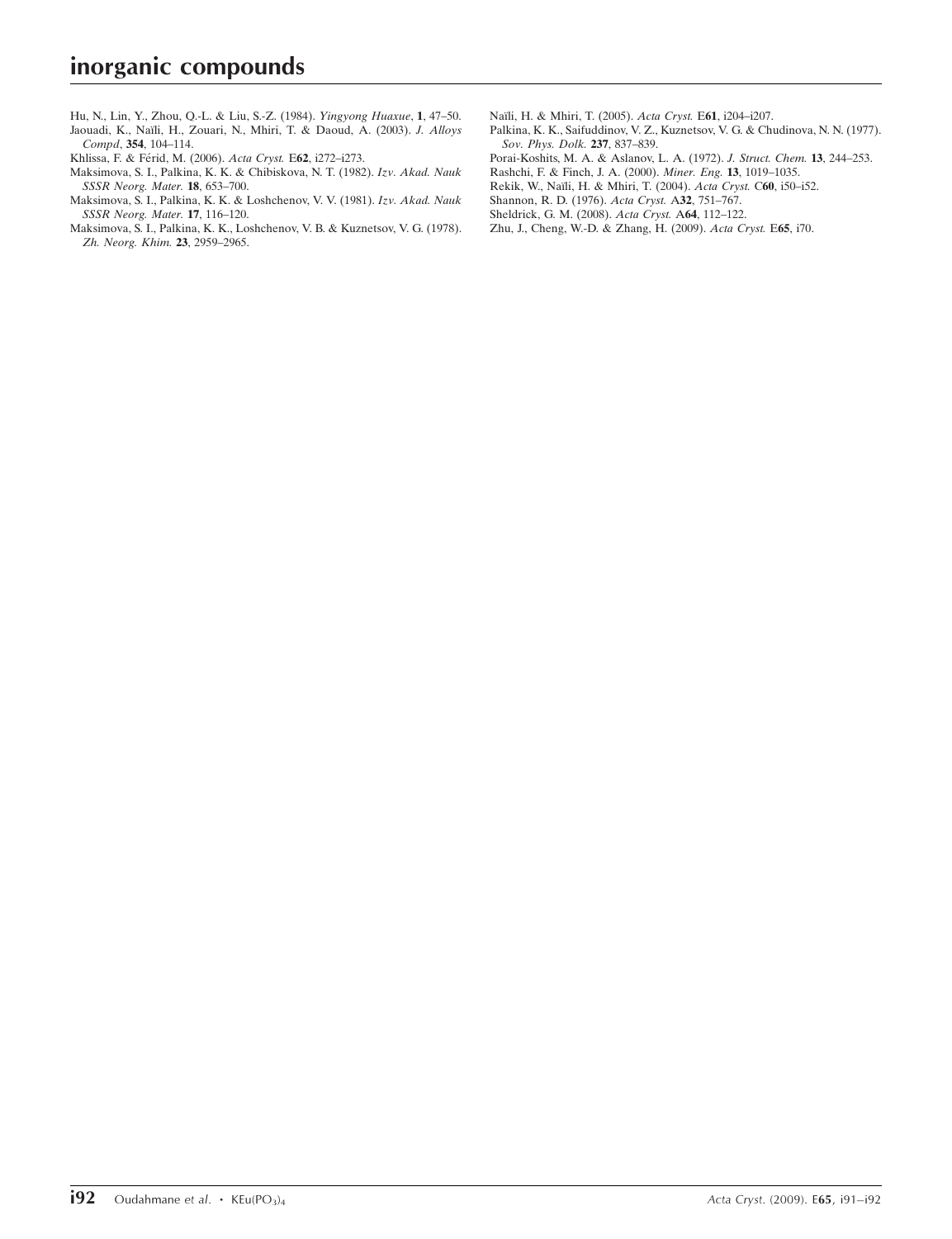# **supporting information**

*Acta Cryst.* (2009). E**65**, i91–i92 [doi:10.1107/S1600536809048788]

# The type IV polymorph of  $KEu(PO<sub>3</sub>)<sub>4</sub>$

# **Abdelghani Oudahmane, Mohamed Daoud, Boumediene Tanouti, Daniel Avignant and Daniel Zambon**

### **S1. Comment**

Rare earth polyphosphates are interesting materials and bear potential applications (Rashchi & Finch, 2000; Barsukov *et*   $al.$ , 2004). The title compound is a member of a large family of polyphosphates with general formula  $A^1B^{\text{III}}(PO_3)_4$  (where *A*I is a monovalent cation: Li, Na, K, Rb, Cs, Tl, NH4, Ag and *B*III is a trivalent cation: Ln,Y, Bi). It is now well known that these compounds are classified into seven structural types usually labelled by roman numerals from I to VII. A short recapitulation of the main crystal chemical characteristics of these seven structural types has recently been given by Jaouadi *et al.* (2003). The KEu(PO<sub>3</sub>)<sub>4</sub> polymorph described in this article belongs to the IV structural type.

In the crystal structure the  $Eu^{3+}$  ion is eight-coordinated by the oxygen atoms and its 8-coordination polyhedron is better described as a square antiprism than a dodecahedron according to the criteria of Porai-Koshits & Aslanov (1972) ( $\delta_1$  =  $10.37^{\circ}$ ,  $\delta_2 = 10.85^{\circ}$ ,  $\delta_3 = 47.97^{\circ}$ ,  $\delta_4 = 53.54^{\circ}$ ). The Eu—O distances range from 2.3199 (19) Å to 2.4827 (19) Å with an average <Eu—O> distance of 2.399 Å that is slightly shorter than the sum of the ionic radii *i.e.* 2.466 Å (Shannon, 1976). The structure of this type IV polymorph is built of infinite helical chains of corner-sharing PO<sub>4</sub> tetrahedra further linked by isolated EuO<sub>8</sub> square antiprisms. The  $(PO_3)_{\infty}$  chains exhibit a repeating unit of eight PO<sub>4</sub> tetrahedra (Fig. 1) and are running along the  $[101]$  direction. The three-dimensional framework resulting from the edge-sharing between the  $PO<sub>4</sub>$ tetrahedra and the EuO<sub>8</sub> square antiprisms exhibits pseudo hexagonal channels where the K<sup>+</sup> ions reside. The K<sup>+</sup> ion is 9coordinated by oxygen atoms with distances ranging from 2.789 (2) Å to 3.370 (3) Å. By sharing corners, the KO<sub>9</sub> coordination polyhedra form corrugated chains running along the [010] direction (Fig. 2). Whereas the K atoms are separated by 6.599 (2) Å within the chain, the shortest K—K distance in the structure, 4.770 (2) Å, occurs between two adjacent  $(KO<sub>9</sub>)<sub>∞</sub>$  chains. This shortest distance corresponds to the separation between two K<sup>+</sup> ions within the channels of the structure running along the  $\overline{[201]}$  direction. This separation distance  $A^{I}$ — $A^{I}$  is strongly dependent on the nature of the  $A<sup>I</sup>$  element and decreases as the size of the  $A<sup>I</sup>$  element increases. For instance, in the  $A<sup>I</sup>Gd(PO<sub>3</sub>)<sub>4</sub>$  homologue series, where  $A<sup>I</sup> = K$ , Rb, Cs, this  $A<sup>I</sup>$ — $A<sup>I</sup>$  shortest distance varies from 4.801 Å for K to 4.211 Å for Cs (4.524 Å for Rb). For CsEu(PO3)4 the shortest Cs—Cs distance is equal to 4.237Å (Zhu *et al.* 2009).

For isotypic  $AB(PO_3)_4$  structures, where A is an alkali metal, Tl or NH<sub>4</sub><sup>+</sup>, and B is a rare earth element, see: Palkina *et al.* (1977) for TlNd, Maksimova *et al.* (1978) for RbNd, Dago *et al.* (1980) for KEr, Maksimova *et al.* (1981) for CsNd, Maksimova *et al.* (1982) for RbHo, Horchani *et al.* (2004) for RbEr, Rekik *et al.* (2004) for KGd, Naïli & Mhiri (2005) for CsGd, Ben Zarkouna *et al.* (2006) for (NH4)Gd, Khlissa & Férid (2006) for RbTb, Ettis *et al.* (2006) for RbGd, Chehimi-Moumen & Férid (2007) for KDy, Horchani-Naifer & Férid (2007) for CsPr, and Zhu *et al.* (2009) for CsEu. For a review on the crystal chemisty of polyphosphates, see: Durif (1995).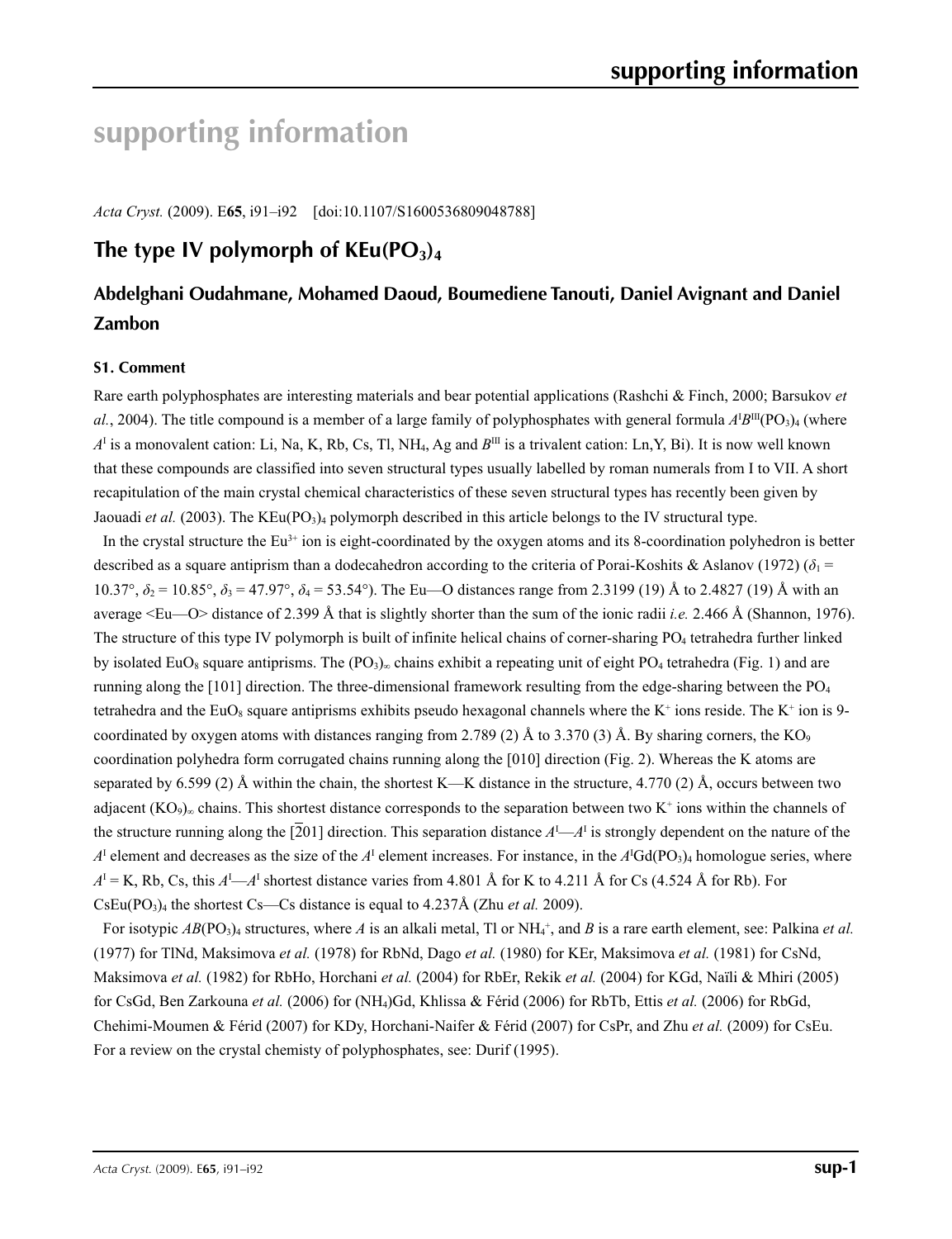### **S2. Experimental**

Crystals of the title compound were synthesized by reacting  $Eu_2O_3$  with  $(NH_4)H_2PO_4$  and  $K_2CO_3$  in a platinum crucible. A mixture of these reagents in the molar ratio 34:57:9 was used for the synthesis. The mixture was heated at 473 K for 6 h, then at 573 K for 6 h and finally at 873 K for 24 h. The furnace was then cooled down first to 773 K at the rate of  $2 \text{ K h}$ <sup>1</sup> and then to room temperature at the rate of  $Kh<sup>1</sup>$ . Single crystals were extracted from the batch by washing with hot water. Besides crystals of the title compound, crystals of the type III polymorph (Hu *et al.*, 1984)) have also been obtained.

### **S3. Refinement**

The highest residual peak in the final difference Fourier map was located 0.68 Å from atom Eu and the deepest hole was located 0.45 Å from atom K.



### **Figure 1**

*ORTEP*-3 view of the repeating unit with eight PO<sub>4</sub> tetrahedra, leading to helical (PO<sub>3</sub>)∞ chains. Displacement ellipsoids are drawn at the 50 % probability level. Symmetry codes: (a)  $-1/2+x$ ,  $3/2-y$ ,  $1/2+z$ ; (b)  $-1+x$ ,  $-1+y$ , z; (c) x,  $-1+y$ ,  $1+z$ ; (d) -1+x, y, z; (e) -1/2+x, 1/2-y, 1/2+z; (f) 3-x, 1-y, 1-z; (g) 2-x, 1-y, 1-z; (h) 5/2-x, -1/2+y, 1/2-z; (i) -3/2+x, 1/2-y, -1/2+z; (j)  $3/2-x$ ,  $-1/2+y$ ,  $1/2-z$ ; (k)  $2-x$ ,  $1-y$ ,  $-z$ .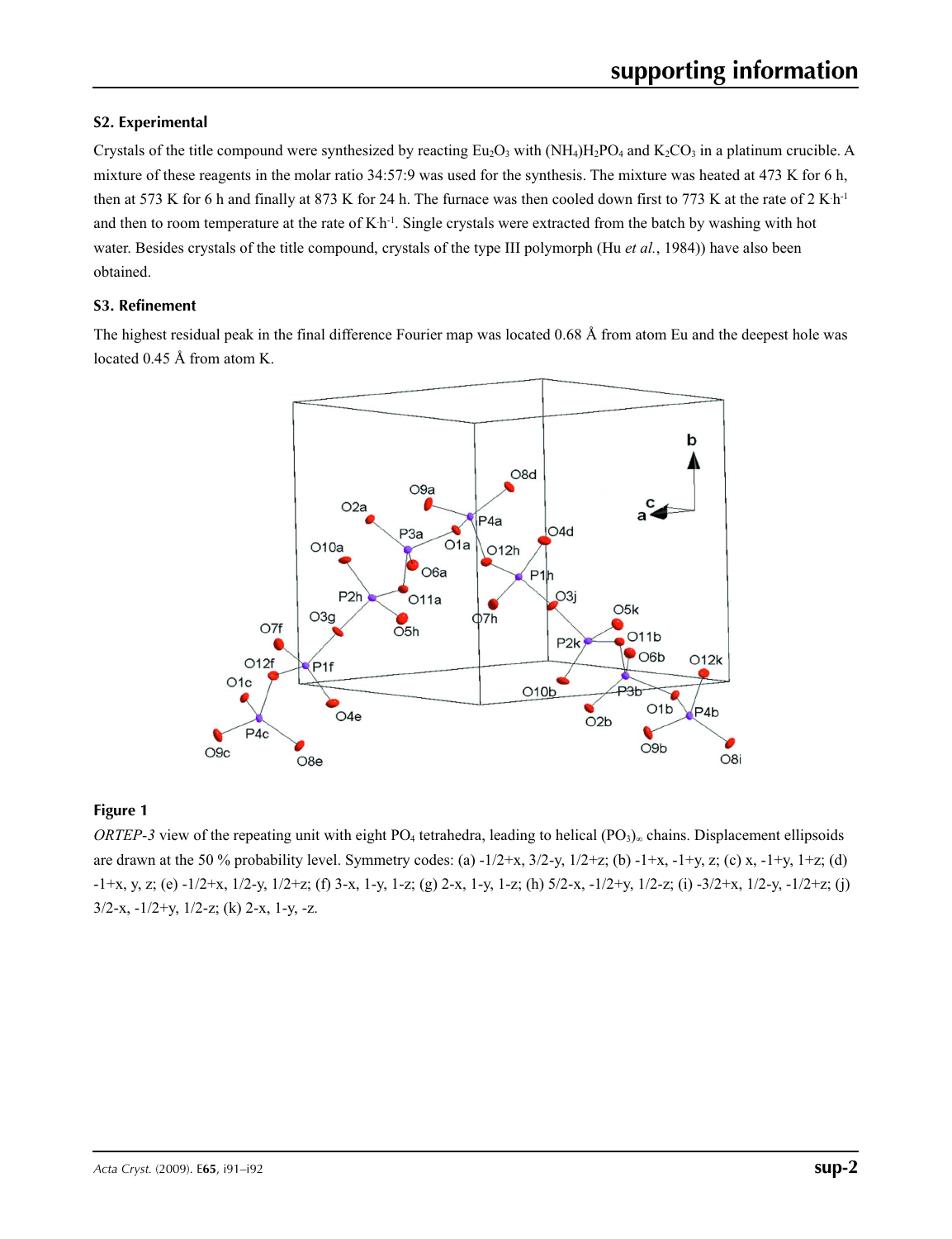

### **Figure 2**

Partial view of infinite chains of corner-sharing KO<sub>9</sub> polyhedra.

## **potassium europium(III) polyphosphate**

*Crystal data*  $KEu(PO<sub>3</sub>)<sub>4</sub>$ *Mr* = 506.94 Monoclinic,  $P2_1/n$ Hall symbol: -P 2yn  $a = 10.3723$  (1) Å  $b = 8.9721(1)$  Å  $c = 10.8320$  (1) Å  $\beta$  = 106.053 (1)<sup>o</sup>  $V = 968.73$  (2) Å<sup>3</sup> *Z* = 4

 $F(000) = 952$ *D*<sub>x</sub> = 3.476 Mg m<sup>-3</sup> Mo *Kα* radiation,  $\lambda = 0.71073$  Å Cell parameters from 6203 reflections  $\theta$  = 2.6–40.6°  $\mu$  = 7.63 mm<sup>-1</sup>  $T = 296$  K Hexagonal prism, colourless  $0.12 \times 0.11 \times 0.10$  mm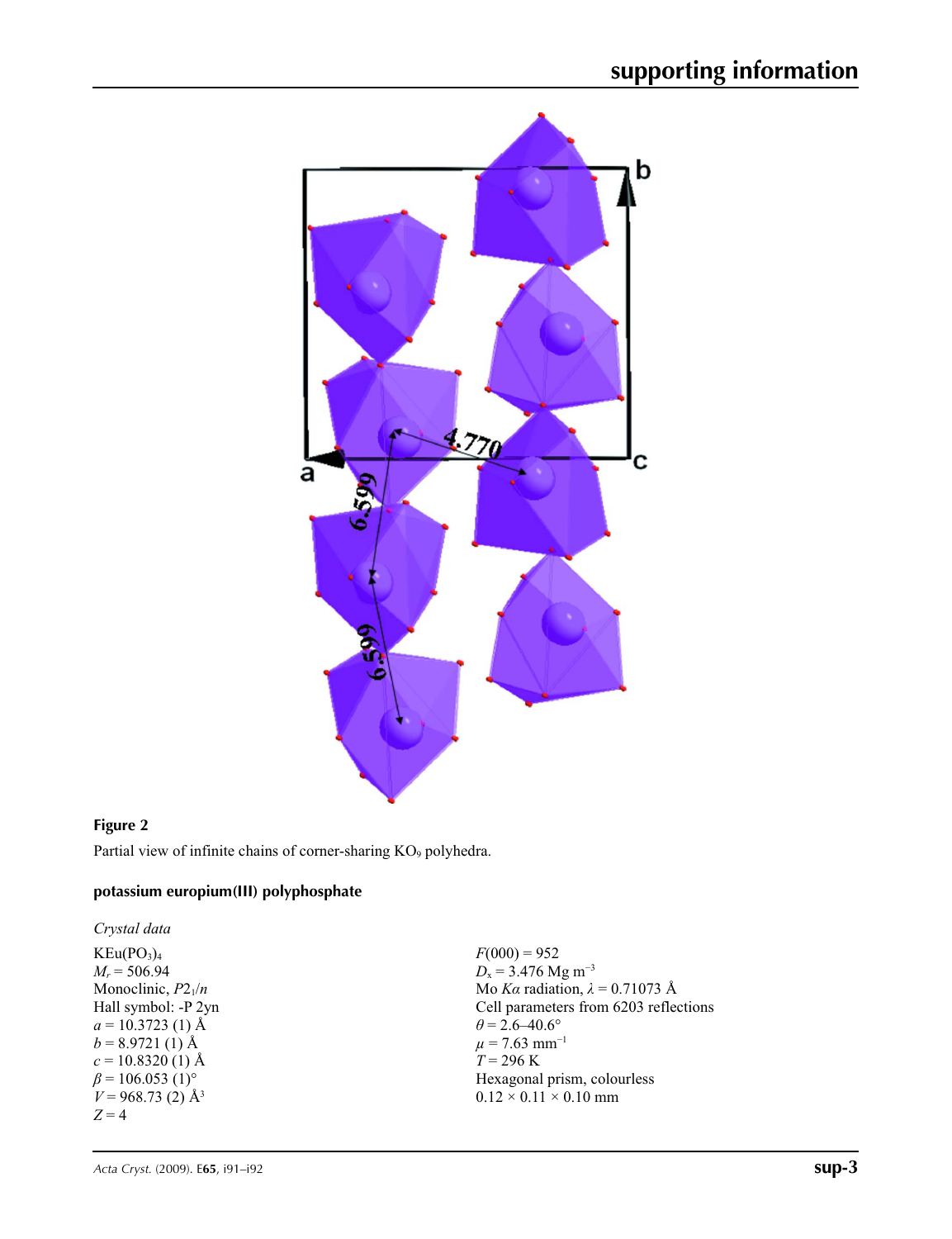*Data collection*

| Bruker APEXII CCD<br>diffractometer<br>Radiation source: fine-focus sealed tube<br>Graphite monochromator<br>Detector resolution: 8.3333 pixels $mm-1$<br>$\omega$ and $\varphi$ scans<br>Absorption correction: multi-scan<br>(SADABS; Bruker, 2008)<br>$T_{\min}$ = 0.466, $T_{\max}$ = 0.513<br>Refinement | 24299 measured reflections<br>6201 independent reflections<br>5023 reflections with $I > 2\sigma(I)$<br>$R_{\text{int}} = 0.045$<br>$\theta_{\text{max}} = 40.6^{\circ}, \theta_{\text{min}} = 3.1^{\circ}$<br>$h = -18 \rightarrow 18$<br>$k = -16 \rightarrow 16$<br>$l = -19 \rightarrow 5$ |
|---------------------------------------------------------------------------------------------------------------------------------------------------------------------------------------------------------------------------------------------------------------------------------------------------------------|------------------------------------------------------------------------------------------------------------------------------------------------------------------------------------------------------------------------------------------------------------------------------------------------|
| Refinement on $F^2$                                                                                                                                                                                                                                                                                           | Primary atom site location: structure-invariant                                                                                                                                                                                                                                                |
| Least-squares matrix: full                                                                                                                                                                                                                                                                                    | direct methods                                                                                                                                                                                                                                                                                 |
| $R[F^2 > 2\sigma(F^2)] = 0.030$                                                                                                                                                                                                                                                                               | Secondary atom site location: difference Fourier                                                                                                                                                                                                                                               |
| $wR(F^2) = 0.072$                                                                                                                                                                                                                                                                                             | map                                                                                                                                                                                                                                                                                            |
| $S = 1.04$                                                                                                                                                                                                                                                                                                    | $w = 1/[\sigma^2(F_0^2) + (0.0311P)^2 + 1.1689P]$                                                                                                                                                                                                                                              |
| 6201 reflections                                                                                                                                                                                                                                                                                              | where $P = (F_o^2 + 2F_c^2)/3$                                                                                                                                                                                                                                                                 |
| 163 parameters                                                                                                                                                                                                                                                                                                | $(\Delta/\sigma)_{\text{max}} = 0.002$                                                                                                                                                                                                                                                         |
| 0 restraints                                                                                                                                                                                                                                                                                                  | $\Delta\rho_{\text{max}} = 1.72$ e Å <sup>-3</sup>                                                                                                                                                                                                                                             |
| 0 constraints                                                                                                                                                                                                                                                                                                 | $\Delta\rho_{\rm min} = -2.04 \text{ e A}^{-3}$                                                                                                                                                                                                                                                |

#### *Special details*

**Geometry**. All e.s.d.'s (except the e.s.d. in the dihedral angle between two l.s. planes) are estimated using the full covariance matrix. The cell e.s.d.'s are taken into account individually in the estimation of e.s.d.'s in distances, angles and torsion angles; correlations between e.s.d.'s in cell parameters are only used when they are defined by crystal symmetry. An approximate (isotropic) treatment of cell e.s.d.'s is used for estimating e.s.d.'s involving l.s. planes.

**Refinement**. Refinement of  $F^2$  against ALL reflections. The weighted *R*-factor  $wR$  and goodness of fit *S* are based on  $F^2$ , conventional *R*-factors *R* are based on *F*, with *F* set to zero for negative  $F^2$ . The threshold expression of  $F^2 > \sigma(F^2)$  is used only for calculating *R*-factors(gt) *etc*. and is not relevant to the choice of reflections for refinement. *R*-factors based on *F*<sup>2</sup> are statistically about twice as large as those based on *F*, and *R*- factors based on ALL data will be even larger.

*Fractional atomic coordinates and isotropic or equivalent isotropic displacement parameters (Å2 )*

|                 | $\boldsymbol{\chi}$ | $\mathcal Y$ | $\boldsymbol{Z}$ | $U_{\rm iso}*/U_{\rm eq}$ |  |
|-----------------|---------------------|--------------|------------------|---------------------------|--|
| K               | 0.79467(11)         | 0.57090(14)  | 0.04227(10)      | 0.0395(2)                 |  |
| Eu              | 0.500385(11)        | 0.772652(13) | 0.184899(12)     | 0.00645(3)                |  |
| P <sub>1</sub>  | 0.85428(6)          | 0.90558(7)   | 0.24010(7)       | 0.00615(10)               |  |
| P <sub>2</sub>  | 0.54001(6)          | 0.82848(7)   | $-0.14102(7)$    | 0.00607(10)               |  |
| P <sub>3</sub>  | 0.24938(6)          | 1.02436(7)   | 0.22927(6)       | 0.00609(10)               |  |
| <b>P4</b>       | 0.17657(6)          | 0.89469(7)   | $-0.01962(6)$    | 0.00626(10)               |  |
| O <sub>1</sub>  | 0.14215(17)         | 0.9549(2)    | 0.10673(19)      | 0.0085(3)                 |  |
| O <sub>2</sub>  | 0.35389(19)         | 0.9131(2)    | 0.29039(19)      | 0.0093(3)                 |  |
| O <sub>3</sub>  | $-0.02278(19)$      | 0.7943(2)    | 0.2518(2)        | 0.0103(3)                 |  |
| O <sub>4</sub>  | 0.6017(2)           | 0.5368(2)    | 0.1754(2)        | 0.0117(3)                 |  |
| O <sub>5</sub>  | 0.5648(2)           | 0.7615(2)    | $-0.0114(2)$     | 0.0117(3)                 |  |
| O <sub>6</sub>  | 0.17180(19)         | 1.0919(2)    | 0.3112(2)        | 0.0106(3)                 |  |
| O7              | 0.73783(19)         | 0.8192(2)    | 0.2547(2)        | 0.0134(4)                 |  |
| O <sub>8</sub>  | 0.5691(2)           | 0.7074(2)    | 0.4090(2)        | 0.0114(3)                 |  |
| O <sub>9</sub>  | 0.31707(19)         | 0.8419(2)    | 0.0175(2)        | 0.0121(3)                 |  |
| O <sub>10</sub> | 0.53947(19)         | 1.0334(2)    | 0.1765(2)        | 0.0121(3)                 |  |
| 011             | 0.31589(17)         | 1.1548(2)    | 0.1668(2)        | 0.0092(3)                 |  |
|                 |                     |              |                  |                           |  |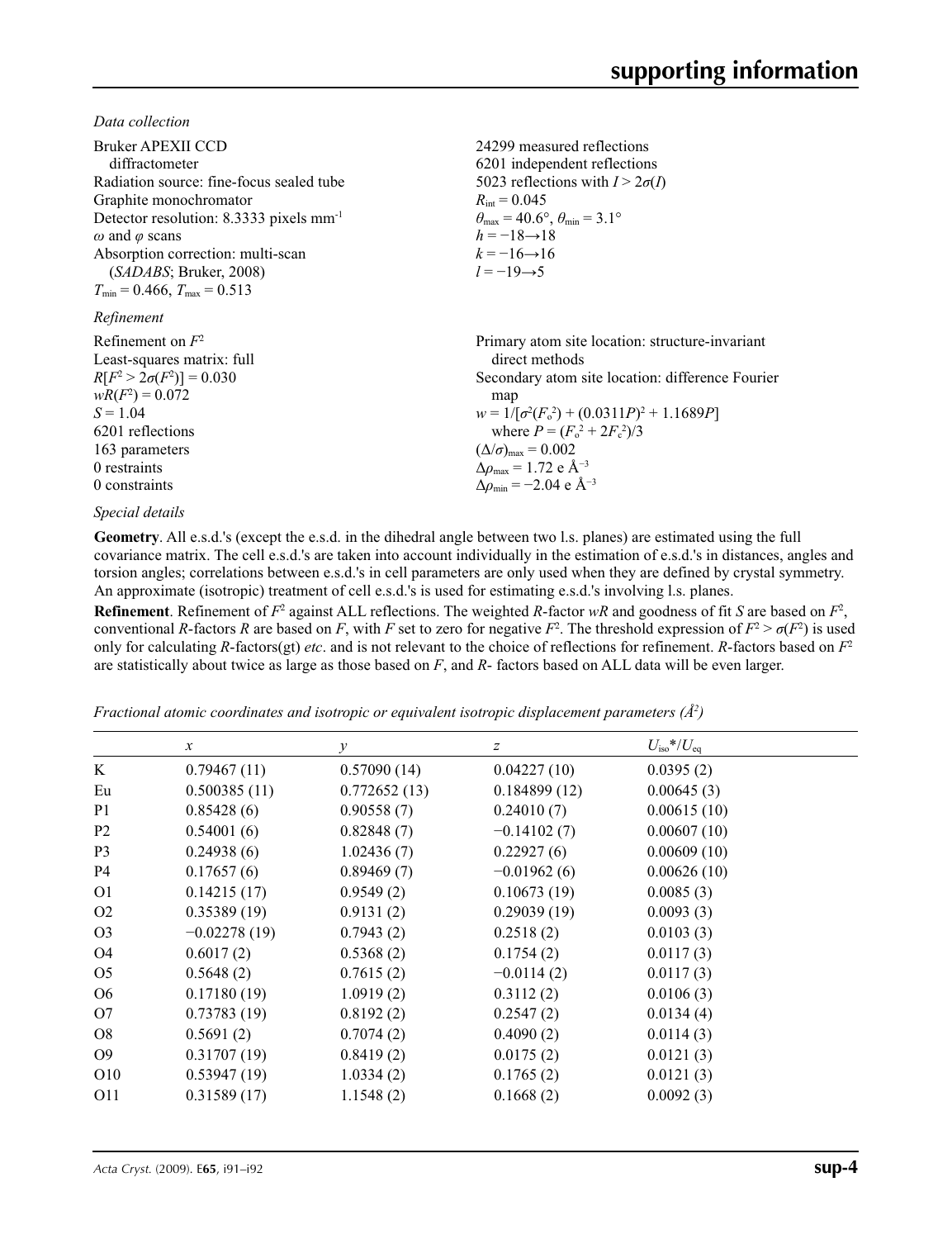# $0.012$  0.8309 (2) 0.9497 (2) 0.0936 (2) 0.0125 (3) *Atomic displacement parameters (Å2 ) U*<sup>11</sup> *U*<sup>22</sup> *U*<sup>33</sup> *U*<sup>12</sup> *U*<sup>13</sup> *U*<sup>23</sup> K  $0.0363(5)$   $0.0581(6)$   $0.0243(4)$   $0.0047(4)$   $0.0085(4)$   $-0.0045(4)$ Eu  $0.00596 (4)$   $0.00617 (4)$   $0.00701 (5)$   $0.00051 (3)$   $0.00144 (3)$   $0.00084 (4)$ P1 0.0054 (2) 0.0053 (2) 0.0068 (2) −0.00011 (17) 0.0002 (2) 0.00105 (19) P2 0.0060 (2) 0.0053 (2) 0.0071 (2) −0.00059 (17) 0.0021 (2) −0.00025 (19) P3 0.0057 (2) 0.0065 (2) 0.0062 (3) 0.00066 (17) 0.0020 (2) −0.00024 (19) P4 0.0052 (2) 0.0077 (2) 0.0050 (2) −0.00047 (17) 0.00004 (19) 0.00081 (19) O1  $0.0071(6)$   $0.0106(7)$   $0.0078(7)$   $-0.0029(5)$   $0.0023(6)$   $-0.0027(6)$ O2  $0.0094(7)$   $0.0093(7)$   $0.0087(8)$   $0.0032(5)$   $0.0015(6)$   $0.0013(6)$  $0.03$   $0.0108(7)$   $0.0104(7)$   $0.0101(8)$   $0.0053(6)$   $0.0036(6)$   $0.0047(6)$  $0.0163(8)$  0.0086 (7) 0.0117 (8) 0.0013 (6) 0.0063 (7) 0.0015 (6)  $0.0135(8)$  0.0135 (8) 0.0074 (8) 0.0021 (6) 0.0048 (7) 0.0014 (6) O6 0.0114 (7) 0.0126 (7) 0.0095 (8) 0.0022 (6) 0.0059 (7) −0.0018 (6) O7  $0.0073$  (7)  $0.0148$  (8)  $0.0173$  (10)  $-0.0029$  (6)  $0.0019$  (7)  $0.0051$  (7)  $0.0114(7)$   $0.0125(8)$   $0.0093(8)$   $0.0046(6)$   $0.0011(6)$   $0.0038(6)$  $O9$  0.0083 (7) 0.0193 (9) 0.0080 (8) 0.0053 (6) 0.0011 (6) 0.0024 (7)  $O10 \qquad 0.0099 \, (7) \qquad 0.0060 \, (6) \qquad 0.0212 \, (10) \qquad 0.0017 \, (5) \qquad 0.0059 \, (7) \qquad 0.0020 \, (7)$ O11  $0.0060(6)$   $0.0077(6)$   $0.0146(9)$   $-0.0005(5)$   $0.0040(6)$   $0.0009(6)$ O12  $0.0191(9)$   $0.0087(7)$   $0.0069(8)$   $-0.0009(6)$   $-0.0009(7)$   $0.0026(6)$

#### *Geometric parameters (Å, º)*

| $K - 04$                  | 2.789(2)   | $P1 - O7$                | 1.480(2)   |
|---------------------------|------------|--------------------------|------------|
| $K - 05$                  | 2.860(2)   | $P1 - Q4$ <sup>vi</sup>  | 1.483(2)   |
| $K - O6$                  | 2.874(2)   | $P1 - 012$               | 1.588(2)   |
| $K - O2i$                 | 2.961(2)   | $P1 - O3$ iii            | 1.5968(19) |
| $K$ — $O10$ <sup>ii</sup> | 3.075(3)   | $P1 - K$ <sup>vi</sup>   | 3.4868(13) |
| $K - O3$ iii              | 3.221(2)   | $P2 - O10^{iv}$          | 1.4795(19) |
| $K = O7ii$                | 3.234(3)   | $P2 - 05$                | 1.483(2)   |
| $K$ — $O11$ <sup>iv</sup> | 3.326(2)   | $P2 - O11$ iv            | 1.6015(18) |
| $K = 07$                  | 3.370(3)   | $P2$ — $O3i$             | 1.602(2)   |
| $K = P3i$                 | 3.4008(12) | $P3 - 06$                | 1.482(2)   |
| $K- P1$ <sup>ii</sup>     | 3.4868(13) | $P3 - O2$                | 1.4873(19) |
| $Eu - O9$                 | 2.3199(19) | $P3 - 011$               | 1.6005(19) |
| $Eu$ — $O$ 4              | 2.3775(19) | $P3 - 01$                | 1.6033(19) |
| $Eu$ — $O10$              | 2.3799(18) | $P3 - K$ vii             | 3.4008(12) |
| $Eu$ — $O5$               | 2.401(2)   | $P4 - Q9$                | 1.4784(19) |
| $Eu$ — $O7$               | 2.4045(19) | $P4 - Q8$ viii           | 1.484(2)   |
| $Eu$ — $O8$               | 2.406(2)   | $P4 - O1$                | 1.601(2)   |
| $Eu$ — $O6v$              | 2.4214(18) | $P4 - Q12$ <sup>iv</sup> | 1.601(2)   |
| $Eu$ — $O2$               | 2.4827(19) |                          |            |
| $O4 - K - O5$             | 59.57(6)   | $O5 - Eu - O2$           | 141.68(7)  |
| $O4 - K - O6$             | 100.70(7)  | $O7$ —Eu— $O2$           | 118.10(7)  |
|                           |            |                          |            |

# **supporting information**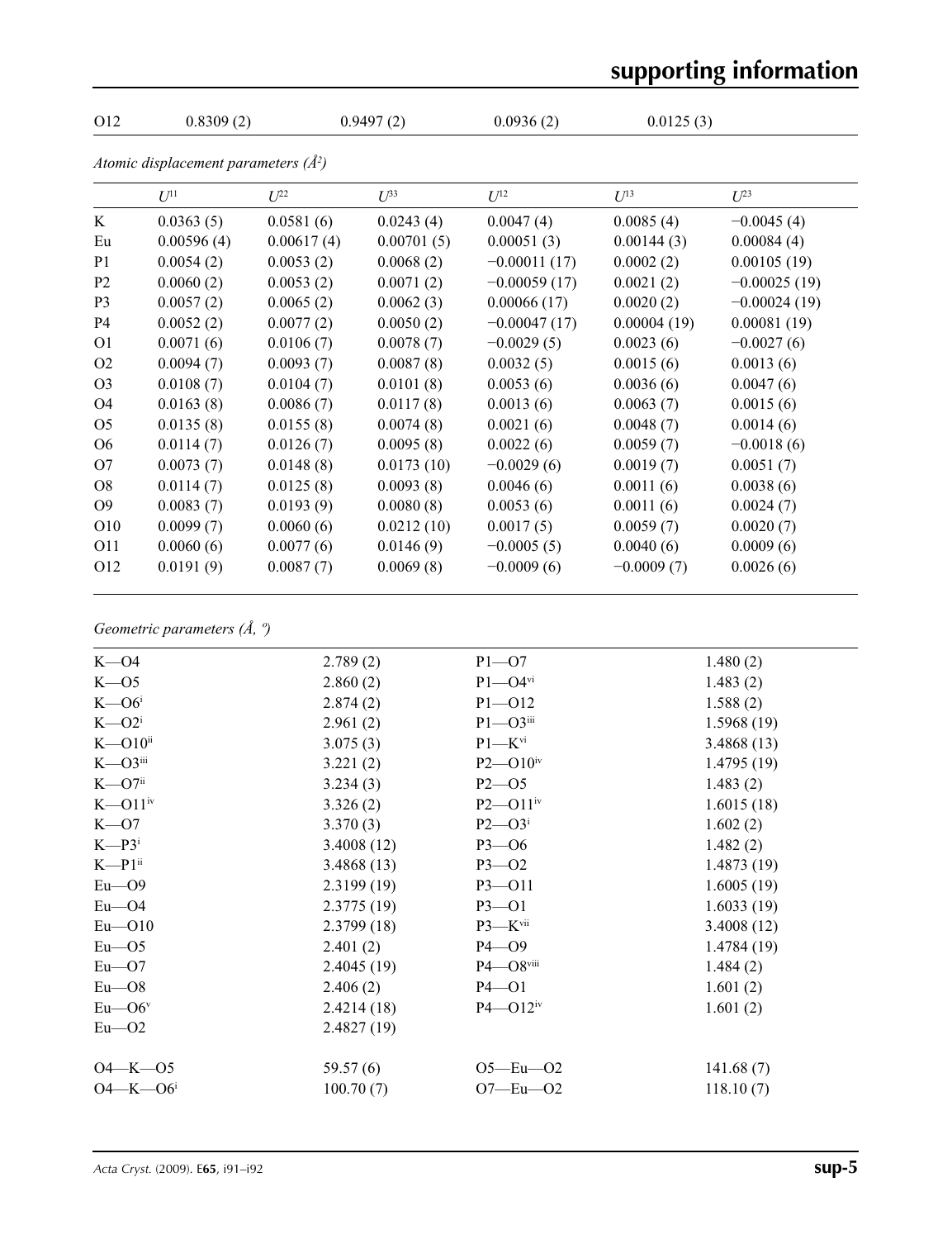| $O5 - K - O6$                              | 89.02(7)  | $O8$ —Eu— $O2$                                 | 72.99(6)    |
|--------------------------------------------|-----------|------------------------------------------------|-------------|
| $O4 - K - O2$ <sup>i</sup>                 | 147.48(7) | $O6^v$ -Eu- $O2$                               | 77.51(6)    |
| $O5 - K - O2$ <sup>i</sup>                 | 99.06(6)  | $O7 - P1 - O4$ <sup>vi</sup>                   | 118.08(13)  |
| $O6^i$ -K- $O2^i$                          | 51.47(5)  | $O7 - P1 - O12$                                | 109.51(12)  |
| $O4 - K - O10$ ii                          | 76.15(6)  | $O4$ <sup>vi</sup> -P1- $O12$                  | 110.78(11)  |
| $O5 - K - O10$ <sup>ii</sup>               | 118.26(7) | $O7 - P1 - O3$ iii                             | 108.73(11)  |
| $O6^i$ —K— $O10^{ii}$                      | 143.04(7) | $O4$ <sup>vi</sup> -P1- $O3$ <sup>iii</sup>    | 110.13(12)  |
| $O2^i$ -K- $O10^{ii}$                      | 135.75(6) | $O12-P1-O3$ iii                                | 97.66 (11)  |
| $O4 - K - O3$ <sup>iii</sup>               | 94.01 (6) | $O10^{iv} - P2 - 05$                           | 121.60(13)  |
| O5-K-O3iii                                 | 93.77 (6) | O $10^{iv}$ -P2-O $11^{iv}$                    | 110.86(11)  |
| $O6^i$ —K— $O3$ <sup>iii</sup>             | 164.29(7) | $O5 - P2 - O11$ <sup>iv</sup>                  | 106.08(11)  |
| $O2^i$ -K- $O3^{iii}$                      | 112.83(6) | $O10^{iv} - P2 - O3^i$                         | 107.58(12)  |
| $O10^{ii}$ —K— $O3^{iii}$                  | 46.46(5)  | $O5 - P2 - O3$                                 | 109.67(12)  |
| $O4 - K - O7$ <sup>ii</sup>                | 49.24(5)  | $O11^{iv} - P2 - O3^i$                         | 98.65(10)   |
| $O5 - K - O7$ <sup>ii</sup>                | 108.54(6) | $O6 - P3 - O2$                                 | 117.21(12)  |
| $O6$ <sup>i</sup> —K—O7 <sup>ii</sup>      | 97.63(6)  | $O6 - P3 - O11$                                | 108.85(11)  |
| $O2^{\text{i}}$ -K- $O7^{\text{ii}}$       | 138.36(6) | $O2-P3-O11$                                    | 109.42(10)  |
| $O10^{ii}$ —K— $O7^{ii}$                   | 52.04(5)  | $O6 - P3 - O1$                                 | 106.70(11)  |
| $O3$ <sup>iii</sup> —K— $O7$ <sup>ii</sup> | 96.13(6)  | $O2-P3-O1$                                     | 111.17(11)  |
| $O4 - K - O11$ <sup>iv</sup>               | 105.76(6) | $O11 - P3 - O1$                                | 102.44(11)  |
| $O5 - K - O11$ <sup>iv</sup>               | 46.23(5)  | O9-P4-O8viii                                   | 119.05(12)  |
| $O6^{\text{i}}$ -K- $O11^{\text{iv}}$      | 78.27 (6) | $O9 - P4 - O1$                                 | 108.15(11)  |
| $O2^i$ —K— $O11^iv$                        | 57.13(5)  | $O8$ <sup>viii</sup> -P4- $O1$                 | 109.93(11)  |
| $O10^{ii}$ —K— $O11^{iv}$                  | 138.47(6) | $O9 - P4 - O12$ iv                             | 108.86(12)  |
| $O3^{iii}$ -K- $O11^{iv}$                  | 92.53(6)  | $O8$ <sup>viii</sup> —P4— $O12$ <sup>iv</sup>  | 110.62(12)  |
| $O7^{ii}$ —K— $O11^{iv}$                   | 153.96(6) | $O1 - P4 - O12$ iv                             | 98.17 (11)  |
| $O4 - K - O7$                              | 55.48(6)  | $P4 - O1 - P3$                                 | 124.84(11)  |
| $O5 - K - O7$                              | 56.64(6)  | P3-02-Eu                                       | 126.82(12)  |
| $O6 - K - O7$                              | 144.25(6) | P3-02-Kvii                                     | 93.80 (9)   |
| $O2^i$ -K- $O7$                            | 135.83(6) | $Eu$ — $O2$ — $K$ <sup>vii</sup>               | 139.28(8)   |
| $O10^{ii}$ —K—O7                           | 63.35(5)  | $P1^{ix}$ - $O3$ - $P2^{vii}$                  | 130.06 (14) |
| $O3$ iii—K— $O7$                           | 44.54(5)  | $P1^{ix}$ — $O3$ — $K^{ix}$                    | 91.84(9)    |
| $O7i$ <sup>i</sup> -K- $O7$                | 85.78 (3) | $P2$ <sup>vii</sup> — $O3$ — $K$ <sup>ix</sup> | 97.17(9)    |
| $O11^{iv}$ – K–O7                          | 83.30 (6) | $P1ii$ <sup>-O4-Eu</sup>                       | 138.08 (12) |
| O9-Eu-O4                                   | 118.75(7) | P1ii-O4-K                                      | 105.27(10)  |
| $O9$ —Eu— $O10$                            | 79.54 (7) | $Eu$ — $O$ 4— $K$                              | 108.28(7)   |
| $O4 - Eu - O10$                            | 142.30(6) | $P2 - 05 - Eu$                                 | 143.49 (12) |
| $O9 - Eu - O5$                             | 71.81(7)  | $P2 - 05 - K$                                  | 110.57(10)  |
| $O4$ -Eu- $O5$                             | 71.94(7)  | $Eu$ -05- $K$                                  | 105.40(8)   |
| $O10 - Eu - O5$                            | 85.13(7)  | P3-06-Eu <sup>x</sup>                          | 144.03(13)  |
| $O9 - Eu - O7$                             | 138.27(7) | P3-O6-Kvii                                     | 97.49 (9)   |
| $O4$ -Eu- $O7$                             | 75.03(7)  | $Eu^{x}$ - O6 - K <sup>vii</sup>               | 118.48(8)   |
| $O10 - Eu - O7$                            | 70.79(7)  | $P1 - O7 - Eu$                                 | 148.46 (13) |
| $O5 - Eu - O7$                             | 76.95(8)  | $P1 - O7 - K$ vi                               | 87.05 (10)  |
| $O9$ -Eu- $O8$                             | 143.51(7) | $Eu$ — $O7$ — $K$ <sup>vi</sup>                | 92.57(7)    |
| $O4 - Eu - O8$                             | 79.39(7)  | $P1 - O7 - K$                                  | 88.34 (10)  |
| $O10 - Eu - O8$                            | 105.75(7) | $Eu$ -07-K                                     | 91.59(7)    |
| $O5 - Eu - O8$                             | 143.72(7) | $K^{vi}$ —O7—K                                 | 175.37(7)   |